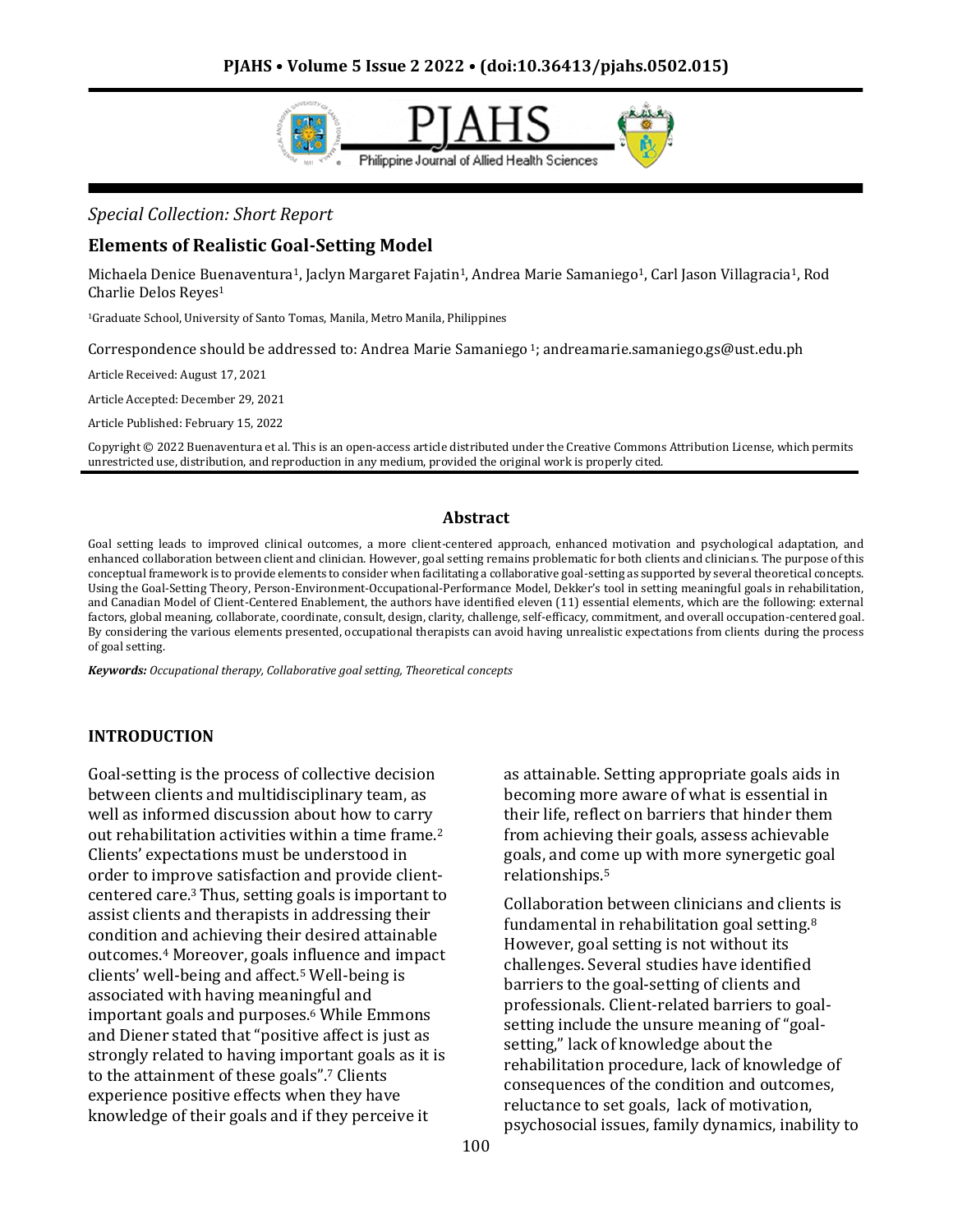## **PJAHS • Volume 5 Issue 2 2022 • (doi:10.36413/pjahs.0502.015)**

accept the condition, and the term 'recovery' holds different meaning to each.2,8-12 Clinicians' perception of barriers include time constraints, cultural differences, failure to communicate the meaning of goal setting to clients, failure to meet goals that require a different environment, and doubts about the accuracy of assessment tools used for goal setting.2,11

The purpose of this conceptual framework is to provide elements to consider when facilitating a collaborative goal setting in occupational therapy, as highlighted by several theoretical concepts. This will serve as a guide in coming up with an overall occupation-centered goal to avoid unrealistic expectations from clients and their families. This will help address more important problems of the client and ensure optimal occupational performance.

Goal setting leads to improved clinical outcomes, a more client-centered approach, enhanced motivation and psychological adaptation, and enhanced collaboration between client and clinician.<sup>1</sup> This will help the occupational therapist explain more and set expected outcomes to the client at the start of the therapy session. Adjusting goals may also be done to fit the client's desired goals if necessary.

#### **DEVELOPMENTAL PROCESS**

The initial step involved identifying clinical roadblocks that needed to be addressed. After identifying unrealistic expectations as a roadblock, the group proceeded to a literature review to provide a theoretical foundation for developing a new conceptual model. Existing conceptual models and frameworks were reviewed and used as references for developing a potential solution to address the clinical

roadblock. Eleven elements of realistic goal setting were synthesized from the data gathered from different conceptual models and frameworks that bring about the conceptual model. The Elements of Realistic Goal-Setting model underwent peer reviews to establish the thoroughness and comprehensiveness of the model. The model highlighted the elements to consider when creating a realistic goal for the client and how the occupational therapist can assist in improving it. This will provide a clearer picture of how the client's occupational performance will further improve.

## **THEORETICAL BASES**

**Goal-Setting Theory.** The goal-setting theory focuses on the relationship between a person's goals and their performance. According to research, effective performance results when goals are specific and challenging.<sup>13</sup> Locke and Latham believed that setting a specific and difficult goal will lead to higher performance. Goals must be challenging, achievable, specific, measurable, and meaningful to the client in order to be effective.<sup>13</sup> Moreover, goals inspire people to develop strategies that will enable them to succeed. Therefore, attaining the goal can lead to greater motivation and satisfaction, whereas failing might lead to dissatisfaction and demotivation.

#### **Person-Environment-Occupational-**

**Performance.** The PEOP model is a top-down, client-centered approach that includes the client's context while identifying roles, occupations, and goals.<sup>15</sup> This model represents components that come together to assist the client and the clinician in developing a realistic implementation plan. The model involves the use



**Figure 1.** Developmental Process Figure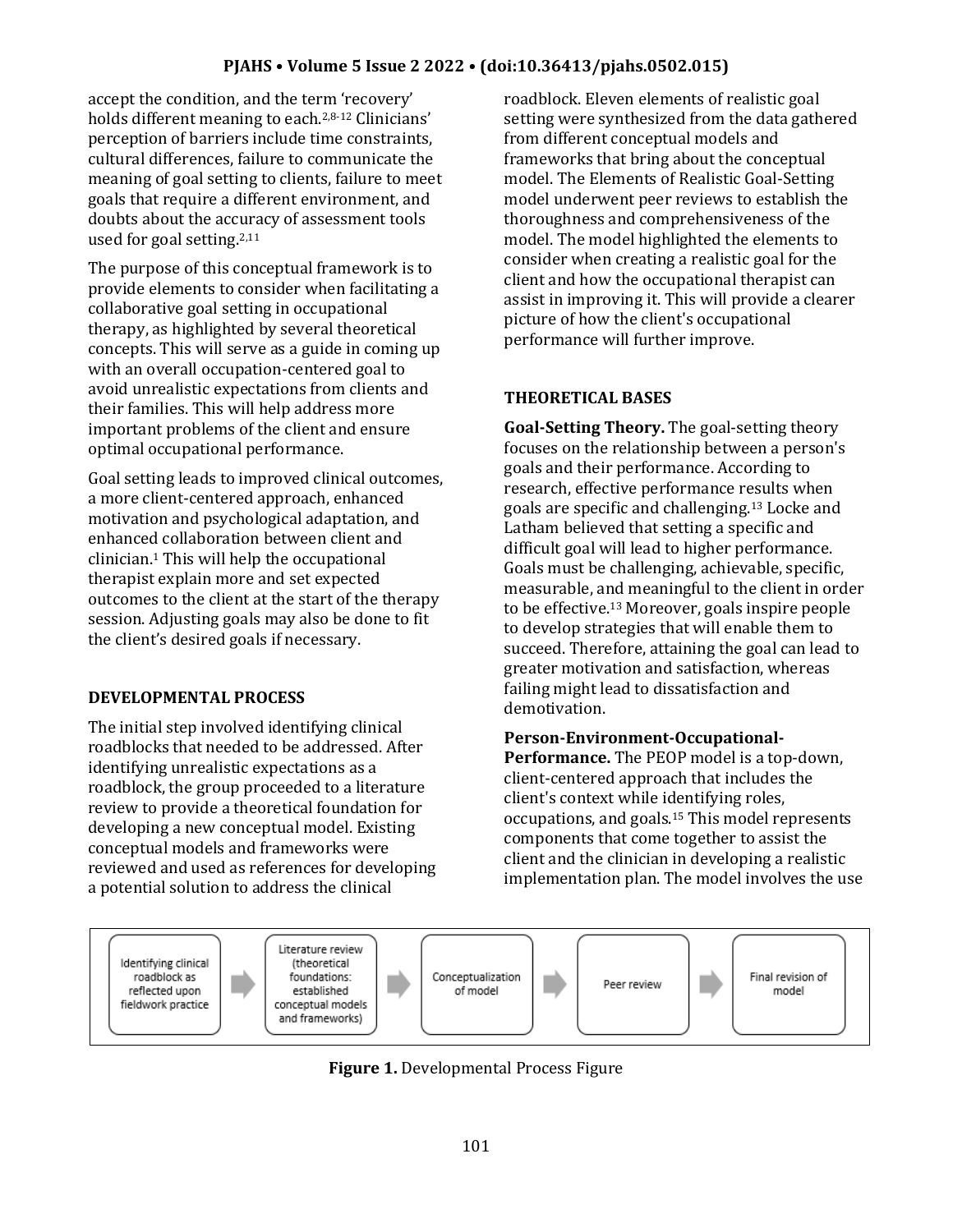of its context when addressing performance capabilities/constraints and environmental performance, both of which can act as enablers or barriers to an individual's occupational performance.

#### **Setting meaningful goals in rehabilitation.**

Setting goals is a crucial part of the rehabilitation process. It is important in making a tailor-fit rehabilitation plan in relation to the client's needs. It is important to consider what the client finds meaningful to them when it comes to goal setting. Clients are perceived to have long-term goals that would reflect their expectations. However, clinicians would consider it unrealistic and would prefer to set realistic short-term goals. Since goal setting is critical in rehabilitation, a tool was developed that will aid in setting meaningful rehabilitation goals.Three important things to consider in goal setting: (1) hierarchy of goals, (2) fundamental beliefs, goals, and attitudes, and (3) global meaning. The client will find goal-setting more meaningful if there is a hierarchy of goals.<sup>1</sup> Goal setting can become meaningful if: first, set one or more overall goals that clients find meaningful; second, set a specific goal that is related to the overall goal. Fundamental beliefs, goals, and attitudes is where important questions are formed on identifying overall rehabilitation goals. Global meaning refers to general orienting systems that direct people's daily lives.

## **Canadian Model of Client-Centered**

**Enablement.** Enablement is the core of occupational therapy, guiding clinical decisions and therapeutic process.16 The ten (10) enablement skills in this model include adapting, advocating, coaching, collaborating, consulting, coordinating, designing/building, educating, engaging, and specializing. These skills are the manner in which occupational therapists work collaboratively with clients to come up with a shared decision. Clients should be able to make choices, take risks, interact, and react to the therapist to determine the best decision. At the

same time, the occupational therapist's role is to support clients, use professional knowledge, help clients see possibilities for change, and ensure the active involvement of clients in decisionmaking.

#### **ELEMENTS OF REALISTIC GOAL-SETTING MODEL**

**Person.** The person's head contains the concept of *global meaning,* which orients and guides the client in living their lives. This represents the personal factors such as the client's perception of oneself, priorities related to values and relationships, primary involvement in determining what is valuable and worth working towards, as well as how the client deals with things that cannot be changed. It comprises five (5) interlinked yet distinguishable elements borrowed from "Setting Meaningful Goals in Rehabilitation": core values, relationships, worldview, identity, and inner posture.<sup>1</sup> Core values are fundamental beliefs about what is right and worthwhile that guide thoughts and behavior. An example question that can be used for this element is "What are the important values in your life?". Relationships are connections between people, such as children, a spouse, a therapist, or even a pet. An example question that can be used for this element is "Is there somebody in your life who is important to you?". Worldview is the set of fundamental beliefs about life, death, and suffering that structure people's ideas on how life events are related. An example question that can be used for this element is "Do you have a specific outlook or conviction in life?". Identity refers to fundamental beliefs about oneself. An example question that can be used for this element is "Who are you?". Inner posture refers to how people endure what cannot be changed. An example question that can be used for this element is "How do you relate to what is going on in your life?".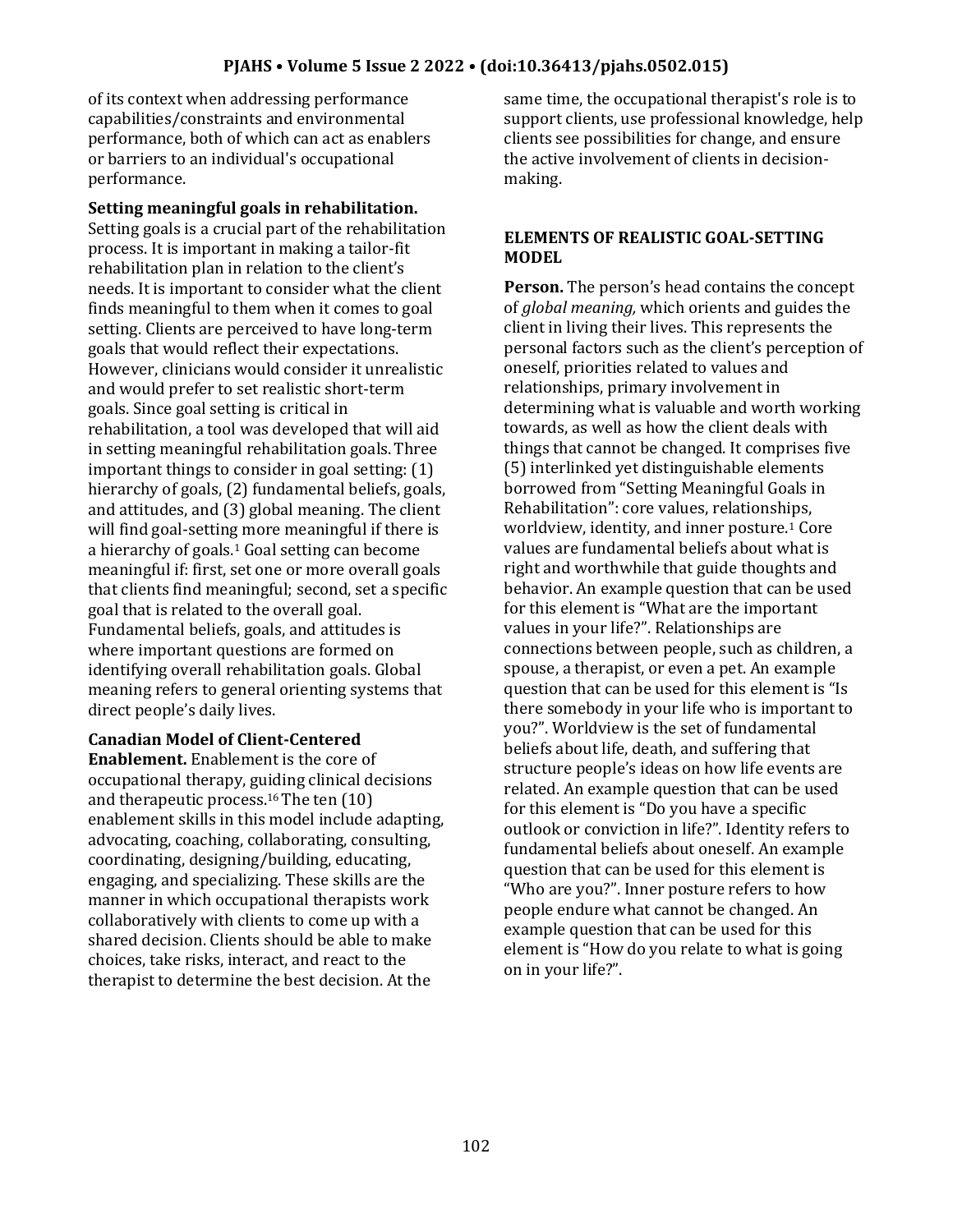

**Figure 2.** Elements of a Realistic Goal Setting Model

These should be explored to determine what elements can and cannot be changed or addressed by occupational therapy interventions before setting a realistic goal in occupational therapy. Depending on the disease or condition, these may present themselves with varying degrees of impairment, and the therapist should be able to inform the client regarding these elements during the process of goal setting.

**Stairs.** The stairs represent the prerequisites needed for effective and realistic goal setting, hence the rationale of going up the stairs to achieve an overall occupation-centered goal. The client should be committed to working towards a clear and challenging objective. The client should also believe that they can enact and sustain the necessary actions needed to achieve the overall goal. The concepts included within the stairs (Clarity, Challenge, Self-Efficacy, and Commitment) do not follow a hierarchical order but should all be present in establishing an overall occupation-centered goal. *Clarity* refers to a specific and measurable goal that can be

accomplished within a specific time frame and setting. People perform better when they set for specific and precise goals rather than vague and complex ones.13,17 *Challenge* is the "level of knowledge and skill that is required to achieve a goal".<sup>17</sup> Some evidence shows that people make more progress when they work towards more difficult goals rather than easier ones.13 18 However, this is likely to depend on whether the goal is realistic. A goal that is extremely difficult to achieve may be unrealistic, resulting in negative affect as a result of the lack of progress. Hence, the most facilitative goals may be those that are difficult but achievable.<sup>5</sup> *Commitment* is one's determination to reach a goal. Self-efficacy and importance/meaning are the two categories that facilitate goal commitment.<sup>13</sup> *Self-efficacy* is the client's perception of their potential to thrive to attain their goals.

**Handrails.** The handrails represent occupational therapists as the facilitators of realistic goal setting. As seen in the model, there are four enablement skills borrowed from the concept of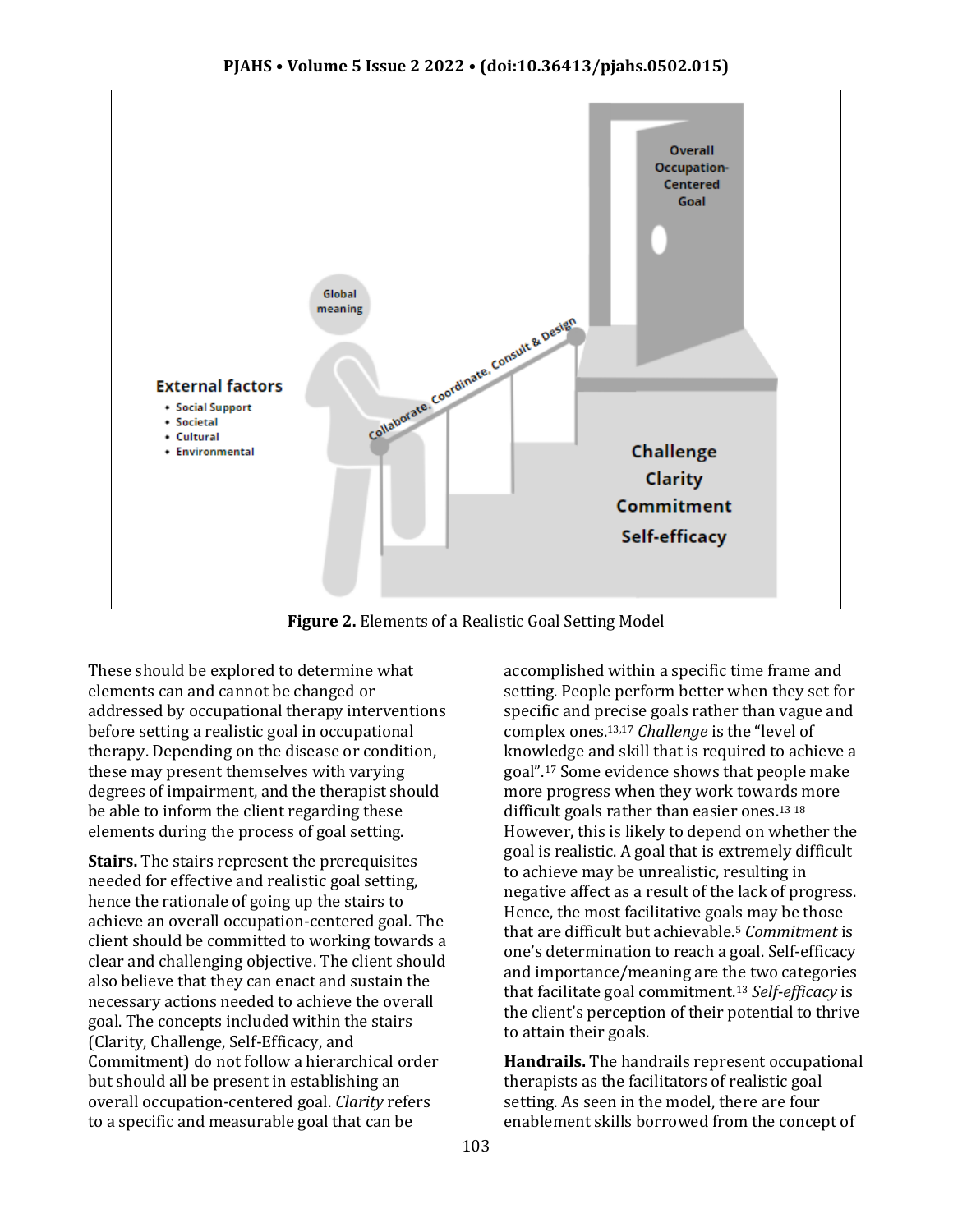the Canadian Model of Client-Centered Enablement- collaborate, consult, coordinate, and design. *Collaborate* highlights the ability of the occupational therapist to work together with the client in planning and implementing interventions to achieve the person's goals, thus developing a client-centered practice. *Consult* is the ability to provide information and advice to the client and other stakeholders involved in the rehabilitation process. This also involves integrating, synthesizing, and summarizing information for proposing recommendations that may reframe problems, challenges, and opportunities to generate a course of action. *Coordinate* involves the management and consolidation of the multiple factors required to achieve the client's goals, with the aim of ensuring that everyone in the rehabilitation team, including the client's relatives, is working together towards the same purpose. *Design*  refers to the ability of the occupational therapist to accommodate the client's skills and abilities in the design and implementation of rehabilitation programs and services.

An occupational therapist's role is vital in ensuring that the elements of clarity, challenge, commitment, and self-efficacy are present. It also depicts occupational therapists' collaboration with the client in setting and achieving the overall occupation-centered goal.

**External Factors.** The external factors are based on the PEOP model. This illustrates how the factors can either enable or hinder a person, influencing the client's overall occupationcentered goal. Extrinsic factors that are important for occupational performance are the following: *Social support* (includes practical, instrumental, and informational support), *Societal* (includes interpersonal relationships, social and economic systems), *Cultural* (includes values, beliefs, customs, and use of time), and *Environmental* (includes the physical properties, tools used, assistive devices or technology, design and natural environment, geography, terrain, climate, and air quality).

**Door.** The door represents the client's overall occupation-centered goal. The elements of realistic goal setting indicated within the stairs (clarity, challenge, etc.) are necessary to move towards the overall goal. The achievement of

occupation-focused/centered/based goals open renewed opportunities for re-engagement in occupations. The *overall occupation-centered goal* is derived from exploring external factors and global meaning, combined with professional skills and knowledge of the occupational therapist and the criteria needed before setting a goal.

**Limitations.** This conceptual model is primarily intended for the use of occupational therapists when setting realistic and meaningful rehabilitation goals for the clients but can also be used as a guide or framework by other professionals in allied health. However, this model does not address nor explore the potential barriers and factors that contribute to the causes of having unrealistic goals and expectations from the clients' and other stakeholders' perspectives; thus, research is needed to determine these factors and has a more in-depth understanding of it affects the overall rehabilitation. The model has yet to be used in clinical practice by occupational therapists and even more so by other clinicians in the allied medical field. In addition, further studies regarding the use and applicability of this model are encouraged to determine its effectiveness in guiding occupational therapy practice, and other clinicians in facilitating meaning and realistic goal setting for the clients since this model does not include a specific outcomes measurement tool to determine the extent of its effectiveness in generating meaningful rehabilitation goals.

# **CONCLUSION AND RECOMMENDATIONS**

The conceptual model addresses the identified roadblock of unrealistic expectations during goal setting. This serves as a potential solution for how clients and occupational therapists can set realistic goals by considering the various elements presented to attain the overall occupation-centered goal. The person element that consists of global meaning represents clients' primary involvement in determining what is valuable and worth working towards. The external factors will help determine the factors that enable or hinder a client's overall occupation-centered goal. The stairs represent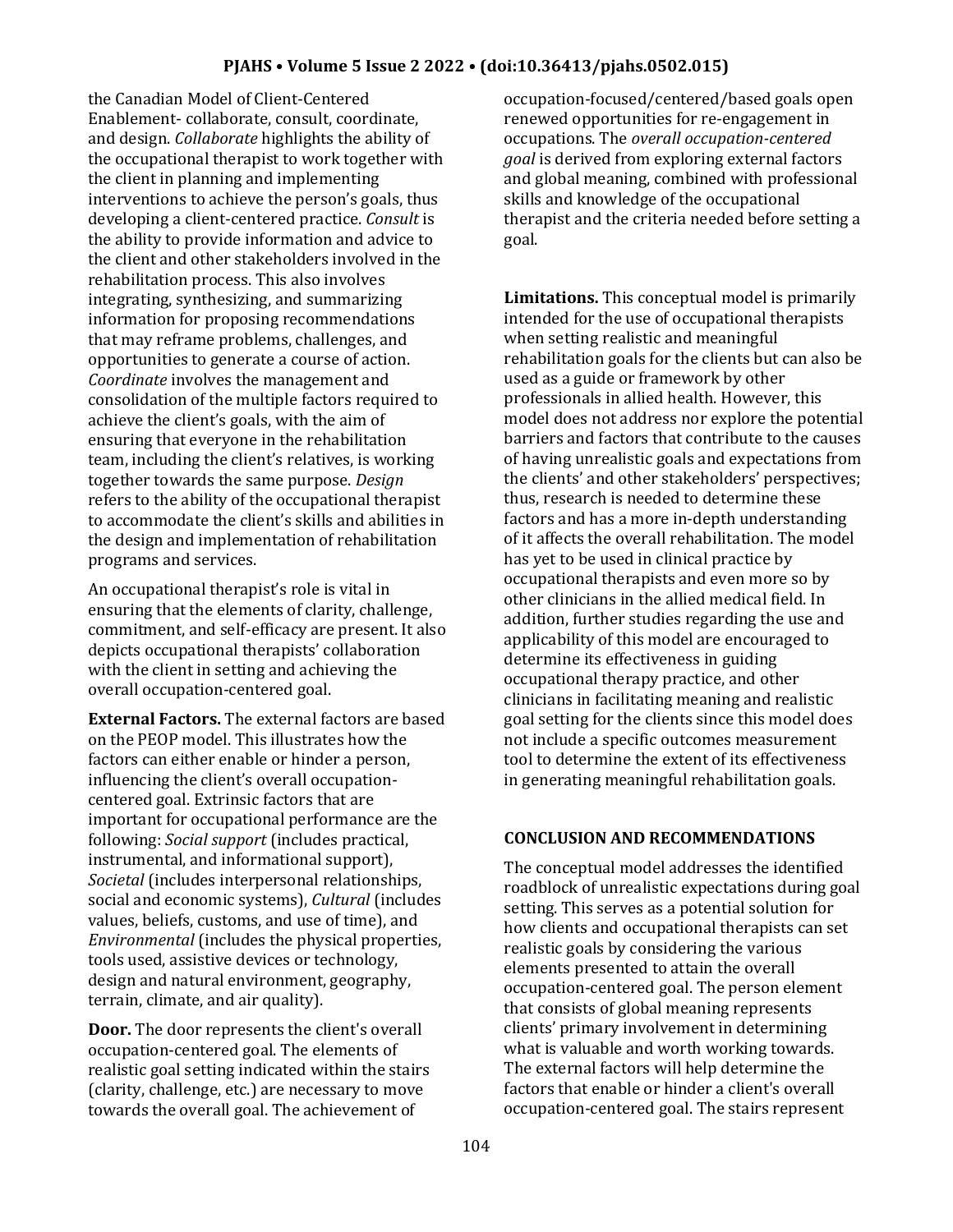the prerequisites needed to develop a realistic and effective goal. The handrails serve as a facilitator in ensuring that needed elements are present and depict the occupational therapist's collaboration with the client. And finally, the door represents the client's overall occupationcentered goal. Occupational therapists can utilize this conceptual model as a guide to help them develop realistic goals with their clients. Future researchers can use and improve this model by identifying other possible barriers or solutions that can influence setting goals.

# **Individual author's contributions**

R.C.D.: guided the entire process of making the model, comments for revisions; M.D.B: conceptualization of the model, literature review, analysis of the different key elements, drafting, revising; J.M.F: conceptualization of the model, literature review, analysis of the different key elements, drafting, revising ; A.M.S.: conceptualization of the model, literature review, analysis of the different key elements, drafting, revising ;C.J.V: conceptualization of the model, literature review, analysis of the different key elements, drafting, revising

## **Disclosure statement**

The first author is a Master of Science in occupational therapy professor at the University of Santo Tomas. The remaining authors are MSOT students from the University of Santo Tomas.

## **Conflicts of interest**

The authors report no conflict of interest.

## **Acknowledgment**

This is to acknowledge Ma'am Thea Sheila Ocheda - Alonto for her valuable contribution in formulating our conceptual model, Elements of Realistic Goal-Setting.

## **References**

1. Dekker J, de Groot V, ter Steeg AM, Vloothuis J, Holla J,

Collette E, Satink T, Post L, Doodeman S, et al. Setting Meaningful Goals in Rehabilitation: Rationale and Practical tool. Clinical Rehabilitation. 2019 September; 34(1), 3–12. DOI: 10.1177/026921551987629

- 2. Rosewilliam S, Roskell CA, Pandyan A. A Systematic Review and Synthesis Of The Quantitative And Qualitative Evidence Behind Patient-Centred Goal Setting In Stroke Rehabilitation. Clinical Rehabilitation. 2011 March; 25(6), 501–514. DOI:10.1177/0269215510394467
- 3. El-Haddad C, Hegazi I, Hu, W. Understanding Patient Expectations of Health Care: A Qualitative Study. Journal of Patient Experience. 2020 April. DOI: 10.1177/2374373520921692
- 4. Vasta PL. Setting Goals: An Integral Part of Self-Management. Journal of Nephrology Social Work. 2003; 22, 31–35.
- 5. Cooper, M. (2018). The psychology of goals: A practicefriendly review. 2018 April. DOI: 10.1093/9780198793687.003.0003
- 6. Little BR, Salmela-Aro K, Phillips, SD (Eds.). Personal project pursuit: Goals, action, and human flourishing. Lawrence Erlbaum Associates Publishers; 2007.
- 7. Emmons, RA, & Diener, E. A goal-affect analysis of everyday situational choices. Journal of Research in Personality. 1986; 20(3), 309–326. DOI: 10.1016/0092-6566(86)90137-6
- 8. Brewer K, Pollock N, Wright F, Virginia. Addressing the challenges of collaborative goal setting with children and their families. Physical & Occupational Therapy in Pediatrics. 2014; 34(2), 138–152. DOI:10.3109/01942638.2013.794187
- 9. Sugavanam T, Mead G, Bulley C, Donaghy M, van Wijck F. The effects and experiences of goal setting in stroke rehabilitation – a systematic review. Disability and Rehabilitation. 2013; 35(3), 177–190. DOI:10.3109/09638288.2012.690501
- 10. Leach E, Cornwell P, Fleming J, Haines T. Patient Centered Goal-Setting in a Subacute Rehabilitation Setting. Disability & Rehabilitation. 2010; 32(2), 159– 172. DOI:10.3109/09638280903036605
- 11. Légaré F, Ratté S, Gravel K, Graham I. Barriers and facilitators to implementing shared decision-making in clinical practice: Update of a systematic review of health professionals' perceptions. 2018; 73(3), 526– 535. DOI:10.1016/j.pec.2008.07.018
- 12. Wiart L, Ray L, Darrah J, Magill-Evans J. Parents' perspectives on occupational therapy and physical therapy goals for children with cerebral palsy. Disability & Rehabilitation. 2010; 32(3), 248–258. DOI:10.3109/09638280903095890
- 13. Locke E, Latham G. Building a practically useful theory of goal setting and task motivation: A 35-year odyssey.. American Psychologist. 2022; 57(9), 705–717. DOI:10.1037/0003-066X.57.9.705
- 14. Cott C, Finch E. Goal-setting in physical therapy